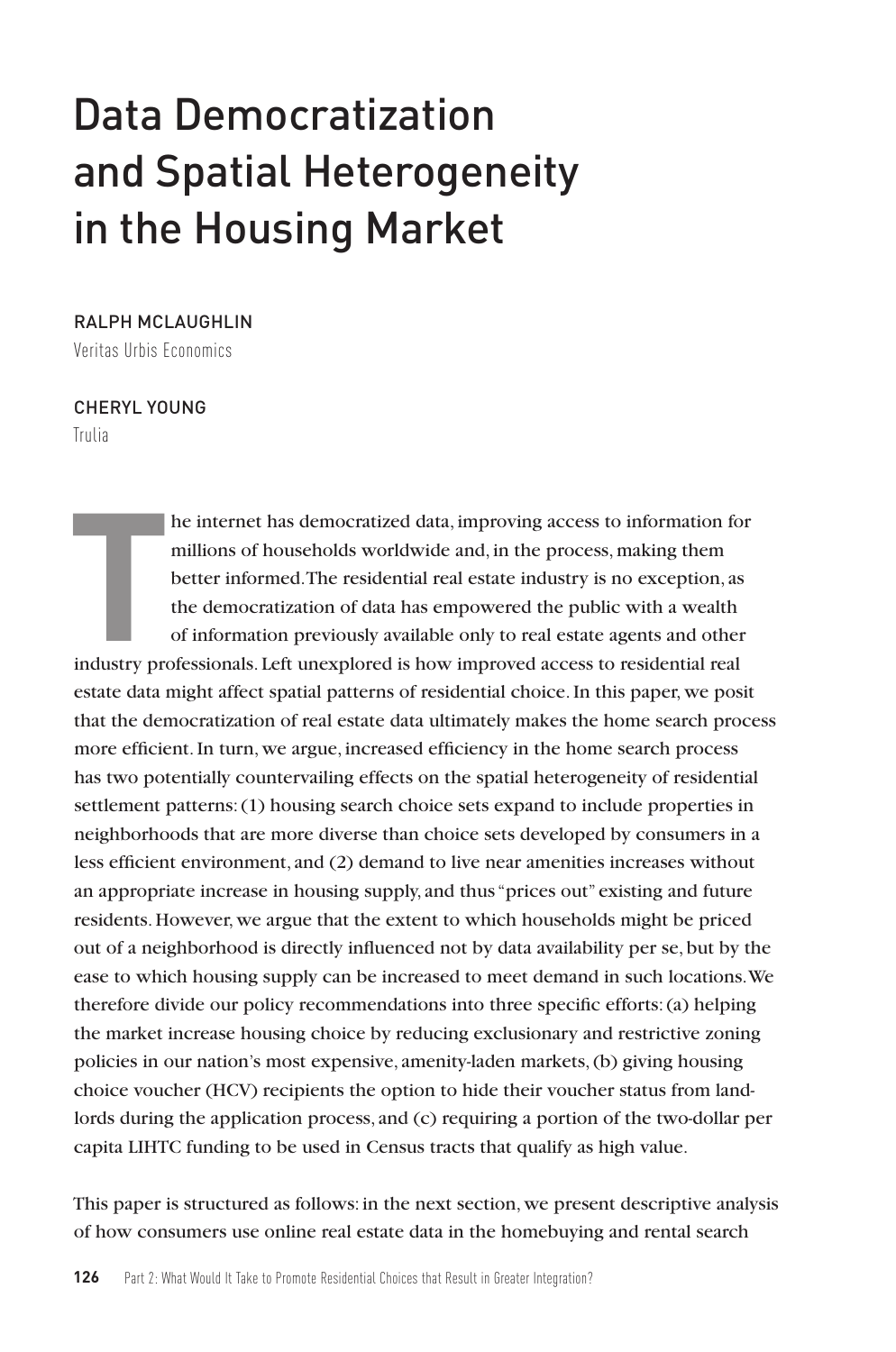process. Next, we review existing literature and develop a conceptual model of the effects of home search efficiency on spatial heterogeneity. In the penultimate section, we analyze measures of home value heterogeneity and racial diversity across the 100 largest housing markets in the United States. Last, we conclude with policy recommendations based on our findings in the previous section.

# **DEMOCRATIZATION OF DATA AND CONSUMER SEARCH BEHAVIOR IN REAL ESTATE**

The internet has created, delivered, and disrupted the traditional process of finding, evaluating, and purchasing goods and services. The residential real estate industry is no exception, as both real estate and non-real estate-specific online purveyors of data have allowed homebuyers and renters to make more informed decisions.**<sup>1</sup>** Prior to the digital age, most real estate information was effectively proprietary: homebuyers and renters would have to contact real estate agents, landlords, and mortgage brokers to obtain the information needed for decision making. Sharing this information was a core service added to the traditional value chain by real estate professionals, and consumers would often start the homebuying process by gathering information with their help. Post-internet, the ubiquity of accessible data on homes, neighborhoods, and financial products has empowered consumers to gather these data on their own, by using either online real estate marketplaces (Redfin, Trulia, Zillow, etc.) or other internet services providing neighborhood-level information (Google Maps, Yelp, GreatSchools, etc.). Consumers today often gather much of this information before employing an agent, thereby altering the traditional real estate agent-consumer interaction.

While consumers now have access to an abundance of housing market data online, many continue to use real estate agents. For example, in a broad survey of 13,249 consumers by Zillow Group conducted in 2016, 87 percent of buyers use online resources and 75 percent select a real estate agent or broker to work with, suggesting that most buyers combine these two resources. In fact, buyers who utilize online resources are significantly more likely to also use an agent (77 percent versus 59 percent who do not use online resources).

Consumers are also initiating the home search process on their own. Only about half (51 percent) of buyers using an agent employ one at the beginning of their home search. Forty-one percent start the search process on their own, but ultimately use an agent before making an offer. This includes 27 percent who employ an agent after searching for a while but before touring homes, and an additional 14 percent who use an agent after visiting open houses but before submitting offers. Just 7 percent of all buyers who use an agent wait until they are ready to make an offer before enlisting the agent's services.<sup>2</sup> Below, we identify the types of online information that homebuyers and renters are likely using during their home search process.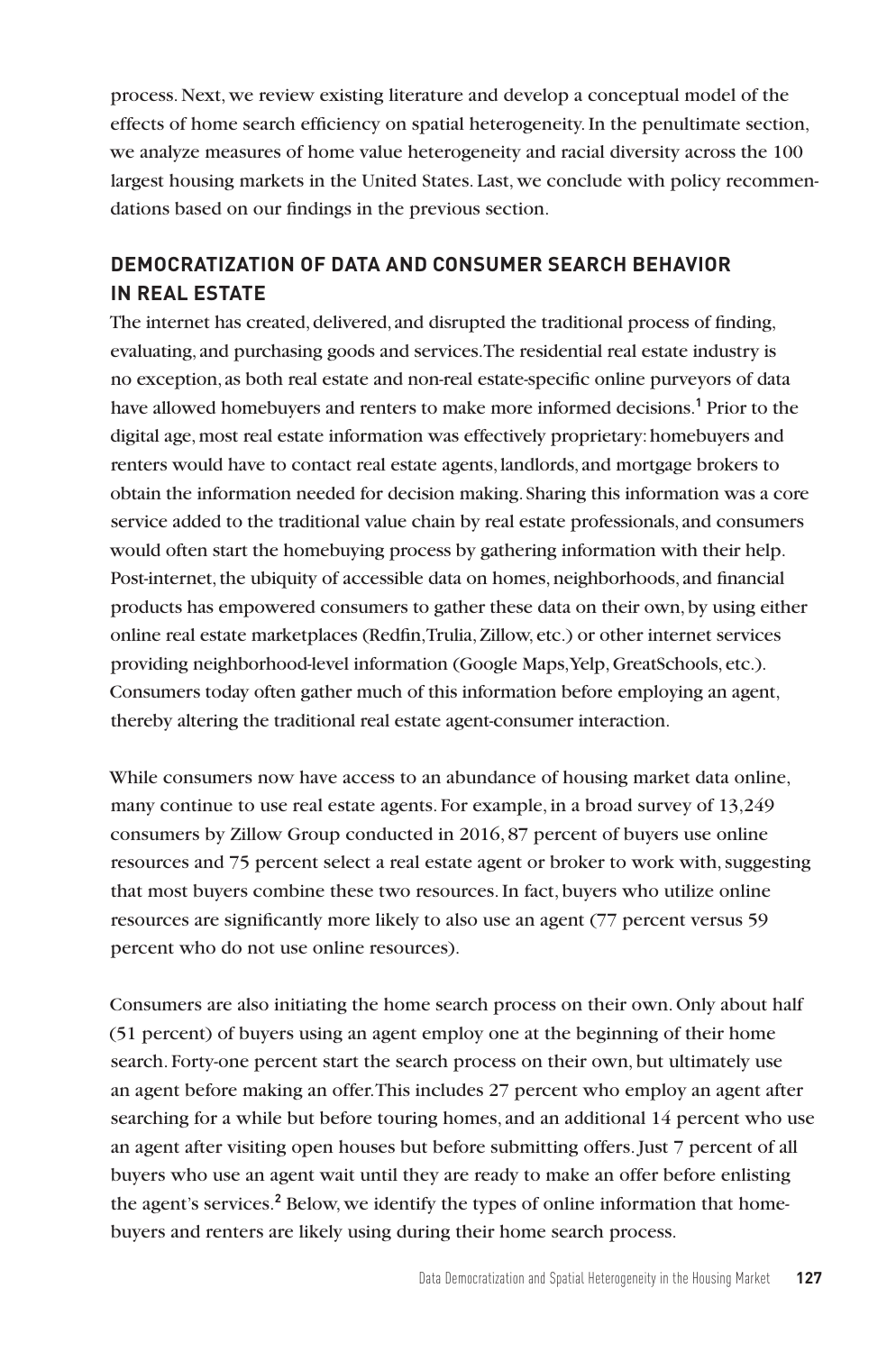

51%

64%

sign

#### **Figure 2: Property-Specific Information on Trulia**

Online Real estate<br>esource agent/broker

resource

0%

20%

40%

60%



#### **Home Details**

A house this size is a rare find in North Austin. Great layout for entertaining. Extended driveway provides room for boat, RV, etc. It is tucked away in a quiet cul-de-sac that is easily accessible from 183 and North Lamar: 15 minutes from UT, downtown, ACC Highland & Northridge campuses, The Domain and

# **Types of Data Available to Modern Homebuyers and Renters**

40% 39%

For sale or Friends, relative Home builder/ Print ad Direct mail<br>open house or neighbor sales center

26%

In general, there are three primary types of online data available to homebuyers and renters. These are: (1) propertyspecific data, (2) neighborhood-specific data, and (3) user-specific data. We briefly describe and provide examples of each below.

**Property-Specific Data.** Detailed information about residential properties form the backbone of the most popular online real estate marketplaces, including consumer brands within Zillow Group (Zillow, Trulia, Hotpads, Streeteasy, NakedApartments), the Move brands (Realtor.com, Move.com, Doorsteps.com, SeniorHousingNet. com), Homes.com, and Redfin.com. These property-specific data include two subtypes: (a) public records data, which constitute the official record of home type, square footage, lot size, number of bedrooms and bathrooms, legal lot description, property taxes paid, year built, and sales history of a given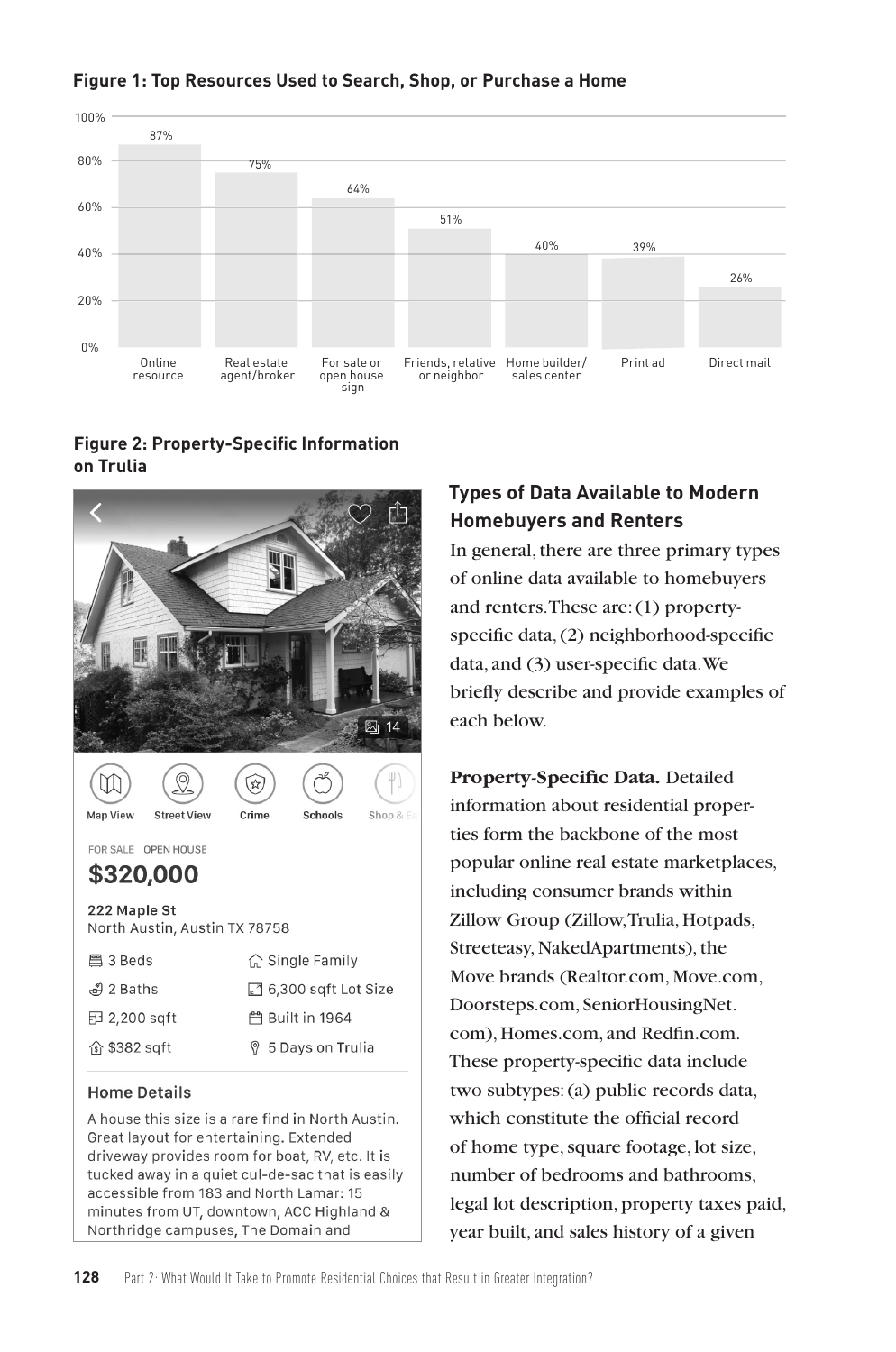property, and (b) property listings data, which typically include listing price, pictures, seller/leasing description, agent contact information, and property details not available from public records. Public records originate from county assessor and recorder offices, while listing data can originate from a variety of sources, including real estate agents, multiple listing services (MLS), property owners (for-sale and for-rent), property managers, and third party aggregators. Three marketplaces—Zillow, Trulia and Redfin—also use these data to provide home value estimates.

#### **Figure 3: Neighborhood-Specific Data on Trulia**



*<u><sup>9</sup>trulia</u>* 

#### **Neighborhood-Specific Data.**

Homebuyers and renters can also find a wealth of easily accessible information on neighborhoods surrounding properties of interest. Examples include local information on crime, school location and quality, business location and quality, natural hazards, and commute times. These data are available on many online real estate marketplaces, but often originate from third-party providers who also provide the information on their own websites. For example, Zillow, Trulia, Redfin, and Realtor.com all provide school rating information originating from GreatSchools.org, but the latter has its own site dedicated to providing the public with the same data. Other examples of neighborhoodspecific data provided by online real estate marketplaces, but derived from third-party providers, include: the location and quality of local businesses provided by Yelp.com, crime data provided by SpotCrime.com and CrimeReports. com, and walking and transit scores provided by WalkScore.com.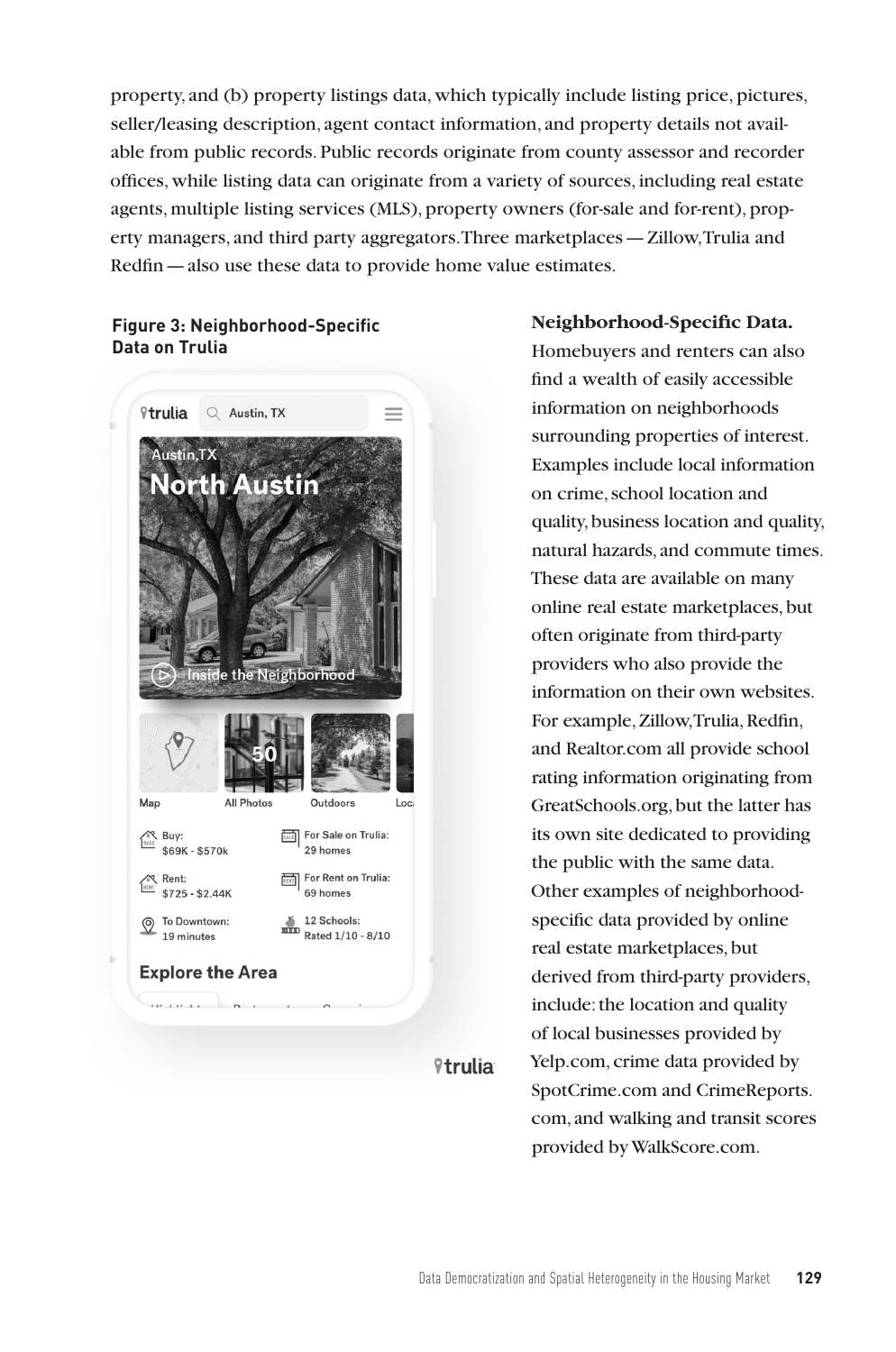#### **Figure 4: Amenities of a Home - What Drives Home Selection**



**User-Customized Data.** In addition to property- and neighborhood-specific information, online real estate marketplaces also provide customized information for homebuyers and renters. Such information includes customized estimates of borrowing power, housing affordability, whether it is better to rent or buy a home, commute times, and mortgage quotes. This information is delivered primarily through standalone calculators on these websites, or in the case of commute time and affordability estimates, through individual property display pages. Similar to neighborhood-specific information, user-customized information can also be found on non-real estate websites. For example, commute times between two locations can be calculated using Google Maps, mortgage quotes can be obtained on Bankrate.com, and affordability estimates can be found on Nerdwallet.com.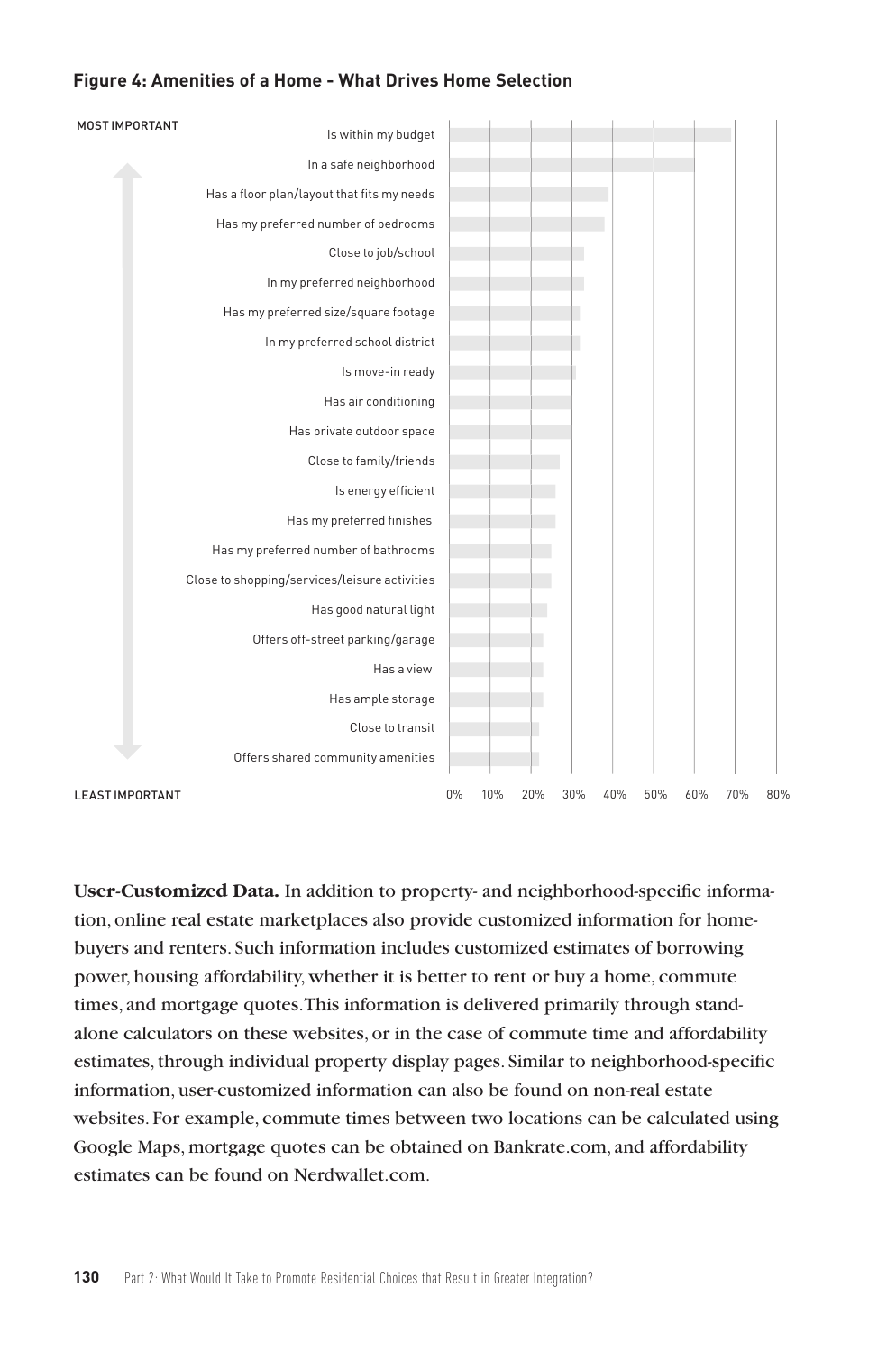## **Amenity Preferences**

Using a survey of homebuyers conducted by Zillow Group, we find that consumers indeed value amenities that can be found using the three types of data discussed above. Figure 4 shows the share of households who value a specific amenity when selecting a home for more than 20 different amenity types. Online marketplaces offer data on most of these amenities. For example, nearly 70 percent of homebuyers say a home "within my budget" is important, which can be generated using online affordability calculators (user-customized data); 60 percent say a home in a "safe neighborhood" is important, and visualized crime data and other user-generated content offer a starting point (neighborhood-specific data); and nearly 40 percent say a home with "a floorplan/layout that fits my needs" is important, which can be found using online listings (property-specific data). Clearly, the democratization of real estate data online can help consumers more efficiently search for a home that meets their preferences.

However, the impacts of this democratization of data on household sorting and spatial heterogeneity are less clear. In the following section, we present two conceptual mechanisms by which increased search efficiency might affect household sorting.

## **NEIGHBORHOOD AMENITY PREFERENCES AND RESIDENTIAL CHOICE**

In the home search process, traditional methods of information gathering—through word of mouth, scouring newspaper ads, or directly from a real estate agent—can result in information asymmetries and/or cost considerable time. Online real estate marketplaces complement these methods and introduce efficiency, particularly at the beginning of the process when homeseekers develop a choice set of properties. Theoretically, a more efficient search process should expand this choice set because it will allow more properties to be filtered in a given time period. Below, we discuss how spatial heterogeneity might be affected by a more efficient housing search process.

Household preferences have long played a role in spatial heterogeneity, as households tend to geographically sort themselves into communities with the bundle of goods and services best matching their preferences. This process of "voting with one's feet" is often based on local amenities, public goods, and tax rates.**<sup>3</sup>** This encourages people with like preferences to coalesce in groups that are able to take advantage of local collective benefits produced only through economies of scale.**<sup>4</sup>** Online search resources may enhance this self-sorting process.

Despite what is known about the role of preferences in housing choice, very little research has been done on the effects of online real estate marketplaces on traditional search methods. These methods have certainly changed in recent decades. In 1981, home searches were primarily initiated by consulting newspaper ads (22 percent) and relying on word of mouth (8 percent).**<sup>5</sup>** By 2016, online searches were the most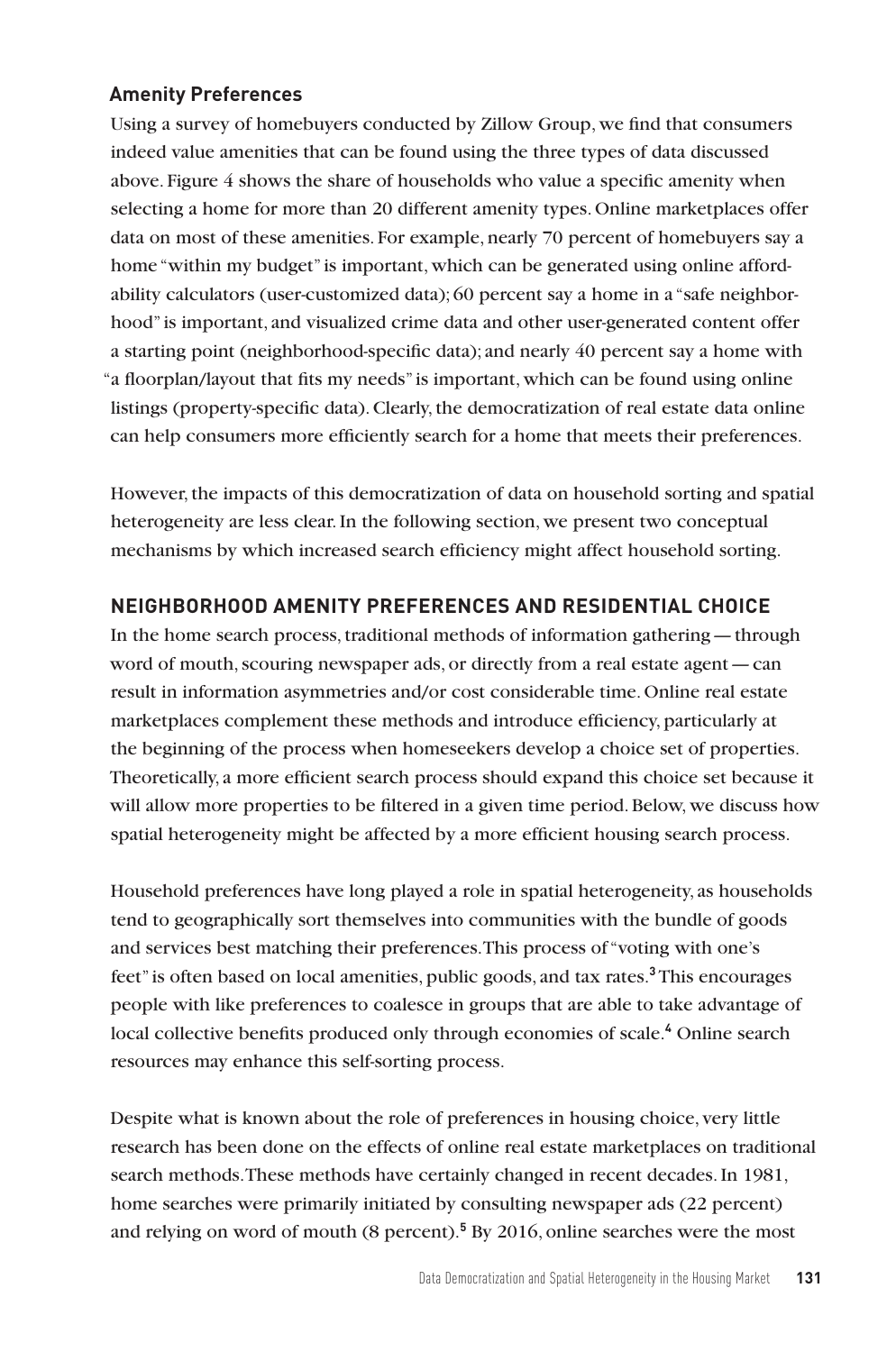common method (44 percent), word of mouth dropped to fifth, and printed newspaper ads no longer registered. Online resources clearly provide more information at lower search costs; however, only emerging empirical evidence exists about how they have materially affected search patterns.

One of the few studies on the topic — a survey of house hunters in Wake County, North Carolina in the early 2000s—found that the use of the internet increased the number of homes visited by respondents in their search.<sup>6</sup> A more recent study shows that "search pressure," a measure of the online popularity of search locations, highlights where demand for housing is high.**<sup>7</sup>** In these examples, online searches unveil the ability of consumers to conduct low-cost, extensive searches across geographies and property parameters to expand their housing choice sets.

Theoretically, democratization of real estate data could change neighborhood composition in two countervailing ways. First, it may lead to more spatial heterogenity through the expansion of consumer housing choice sets. More competitive online shopping for mortgates, for example, could have such an effect: when households receive the lowest possible mortgage rate for their credit profile, their qualifying loan amount is maximized and thus so is their housing choice set. And improved search efficiency for properties could lead homeseekers to discover neighborhoods that they would not find through traditional methods, such as word of mouth or newspaper listings. As consumers filter a large volume of disparate information, biases towards certain neighborhoods might be lifted as they encounter homes that fit their preferences. The question in both cases is whether a larger choice set will also be qualitatively more diverse: if so, the expanded choice set would lead to greater diversity within cities, and vice versa.

Second, however, data democratization could lead to increased housing costs where certain amenities are in high demand, which, in turn, could exacerbate existing patterns of spatial homogeneity by pricing out lower-income households. Competition for amenities such as safe neighborhoods or good school districts could create an "amenity effect,"raising the demand for a neighborhood to a level at which higherincome individuals could outbid others. Unless these neighborhoods had perfectly elastic supply, those that are outbid would be priced out. Exclusionary zoning is an existing practice that has created such amenity effects; it influences who settles in an area by increasing housing prices through either density restrictions or impact fees to cover public services.**<sup>8</sup>**

# **THE RELATIONSHIP BETWEEN RESIDENTIAL SEGREGATION AND HOUSING CHOICE**

Both the passage of the Fair Housing Act in 1968 and the ability of online real estate marketplaces to reduce information asymmetries leading to discriminatory action has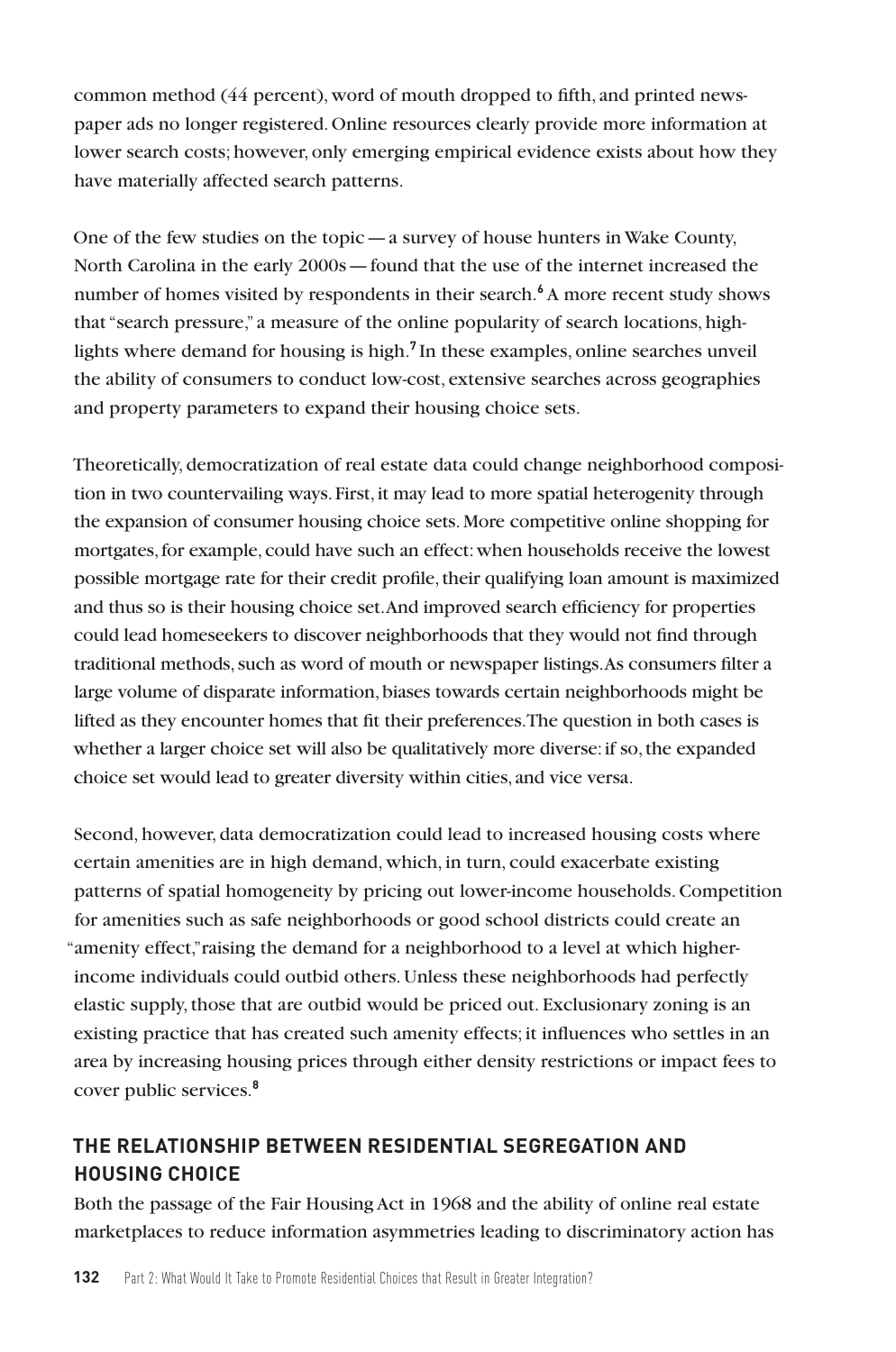largely protected homebuyers and renters from explicit forms of discrimination. This section explores how historic processes of segregation led to path-dependent inertia in housing availability, particularly for those at the lower end of the housing market. Housing choice sets are constrained not just by the information available to housing consumers, but also by the diversity of housing supply across geographies.

The relative concentration of home values may help to explain persistent racial and income segregation in urban housing markets as homeseekers face expanding or contracting housing choices as they search across their neighborhoods of interest. These characteristics in the housing stock reflect ingrained effects of discrimination that continue to impact where and what type of housing is available. For example, the effects of redlining, which began in the late 1930s, can still be read in the socioeconomic outcomes of neighborhoods in cities today,**<sup>9</sup>** despite the fact that redlining is currently unlawful under the Fair Housing Act. More recently, in the wake of the Great Recession, researchers found that the incidence of foreclosures resulting from predatory lending of subprime mortgages was highly correlated with racial segregation.**<sup>10</sup>** The uneven impact of the foreclosure crisis on neighborhoods demonstrates that segregation can entrench inequalities of opportunity for years to come.

In order to examine whether racial segregation may be related to limited choice sets across metropolitan areas, we develop an index of home value segregation and compare it to measures of racial segregation. Racial segregation in this paper is measured by calculating the index of dissimilarity between white and nonwhite residents, or how unevenly distributed distinct groups are across Census tracts in a given metropolitan area.**<sup>11</sup>** Data on race are from the US Census's 2015 5-Year American Community Survey. Home value segregation is measured by calculating the ratio of the median value of homes in a given Census tract to the median value of all homes in the metropolitan area. These ratios are placed into one of six buckets, and the very low value and very high value Census tracts are added together to obtain the share of tracts in the most extreme value buckets and expressed through the home value segregation index.**<sup>12</sup>** This measure captures the share of Census tracts in a metropolitan area that contain the most extreme home values, and like measures of racial segregation, provides a snapshot of how unevenly distributed home values are across the metropolitan area. Home value data are provided by the online real estate marketplace Trulia. Racial segregation and home value segregation indices are calculated for the 100 metros**<sup>13</sup>** with the highest number of occupied housing units.

The link between measures of home value segregation and racial and income segregation is particularly revealing, and may help to explain persistent residential segregation. The relationship between the segregation of housing values and white-nonwhite segregation is positive and statistically significant, producing a Pearson's correlation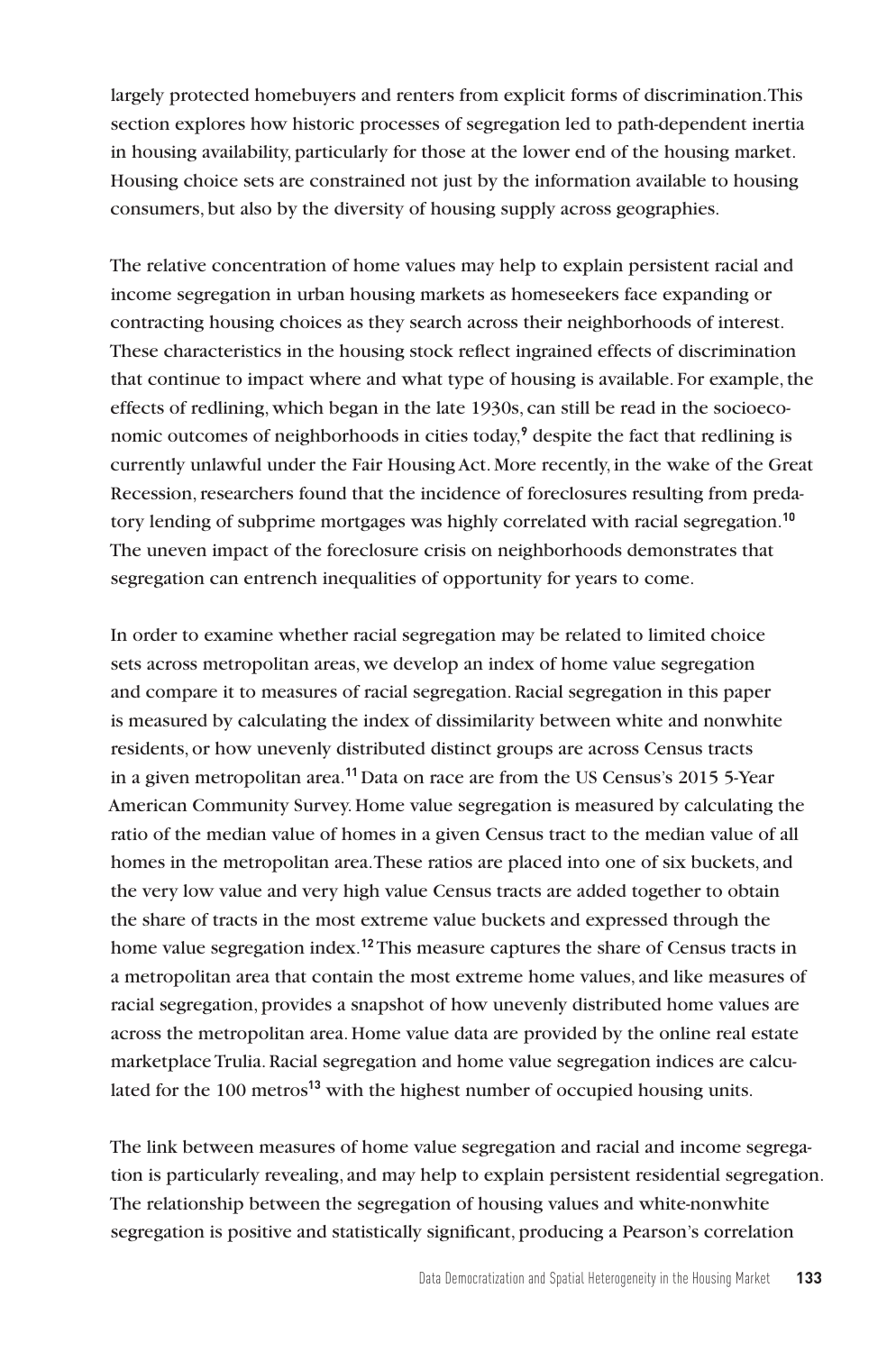#### **Figure 5: Home Value Segregation versus White-Nonwhite Segregation Across 100 Largest Metros**



Source: US Census 2015 5-Year ACS and Trulia data.

coefficient of 0.53. Figure 5 shows that white-nonwhite segregation tends to rise as home value segregation rises across the most populated 100 metropolitan areas. In fact, variation in metropolitan segregation patterns can be at least partially explained by within-metro variation in how segregated housing choice sets are based on the polarization of home values neighborhood by neighborhood.

This relationship suggests that efforts to decrease racial and income segregation could be addressed by expanding choices in the housing market. The lack of housing diversity by price constrains homeseekers, particularly those that are lower-income. As a result, they are relegated to find homes where they are available, further entrenching racial and income segregation. Expanding housing choices entails providing equal access for households by reducing disparities in housing affordability. The next section concludes this paper and explores policy recommendations that expand housing choice despite the path-dependent inertia of housing supply.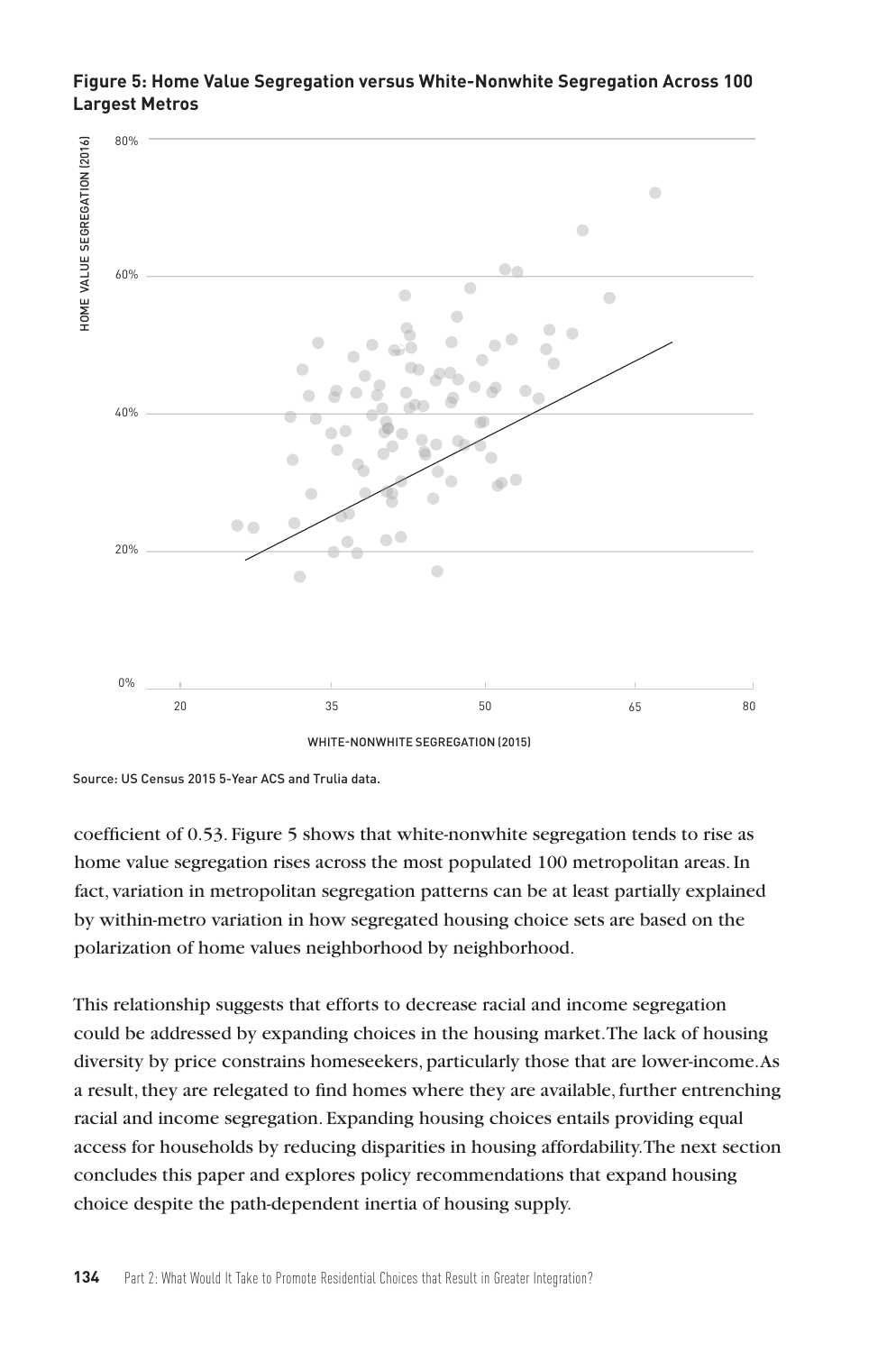## **SUMMARY AND POLICY RECOMMENDATIONS**

In this paper, we have examined the various mechanisms by which the democratization of real estate data might affect spatial heterogeneity in the housing market. Specifically, we argue that democratization of real estate data improves home search efficiency. In turn, this improved efficiency can affect residential settlement patterns if (1) it encourages consumers to settle in neighborhoods that are systematically different than ones they would otherwise have settled in, and (2) demand to live near amenities increases without a proportionate increase in housing supply. Our findings also show that racial segregation is tied very closely to home value segregation in the largest US metropolitan areas, suggesting that increasing housing choice in the most expensive metropolitan submarkets might help reduce spatial patterns of racial homogeneity. Given the empirical evidence presented in the previous sections show that supply-side, rather than demand-side, factors are more to blame for patterns of residentia segregation in the U.s., we focus our policy recommendations on reform of existing housing choice policies rather than on household preferences.

## **Reform of Existing Housing Choice Policies**

Our policy recommendations are subdivided into three specific efforts: (a) helping the market increase housing choice by reducing exclusionary and restrictive zoning policies in our nation's most expensive, amenity-laden markets; (b) giving housing choice voucher (HCV) recipients the option to hide their voucher status from landlords during the application process; and (c) requiring a portion of the two-dollar per capita LIHTC funding to be used in Census tracts that qualify as high value. We discuss these three in turn below.

**Restrictive Zoning Policies.** A large and growing body of scholarly work suggests that restrictive zoning laws make housing more expensive not only through supply restrictions but also because they reduce affordable housing choices.**<sup>14</sup>** While land use authority in the US is primarily in the hands of states and municipalities, the federal government can provide incentives for local and state governments to zone for more affordable housing types. Such incentives might include allocation of Department of Housing and Urban Development Community Development Block Grants, Department of Transportation Safety Grants, or Department of Education Local Education Agencies Grants that would be tied to increases in housing choice in areas with high demand and few affordable homes.

Since land use authority constitutionally rests with states, there is also room for addressing exlusionary policy reform at the state level. Such reforms would likely need to allocate both market-rate and below-market-rate housing unit targets for local governments. Enforcement measures are key to efficacy, and would need to take a balanced approach using both incentives and penalities, such as tying infrastructure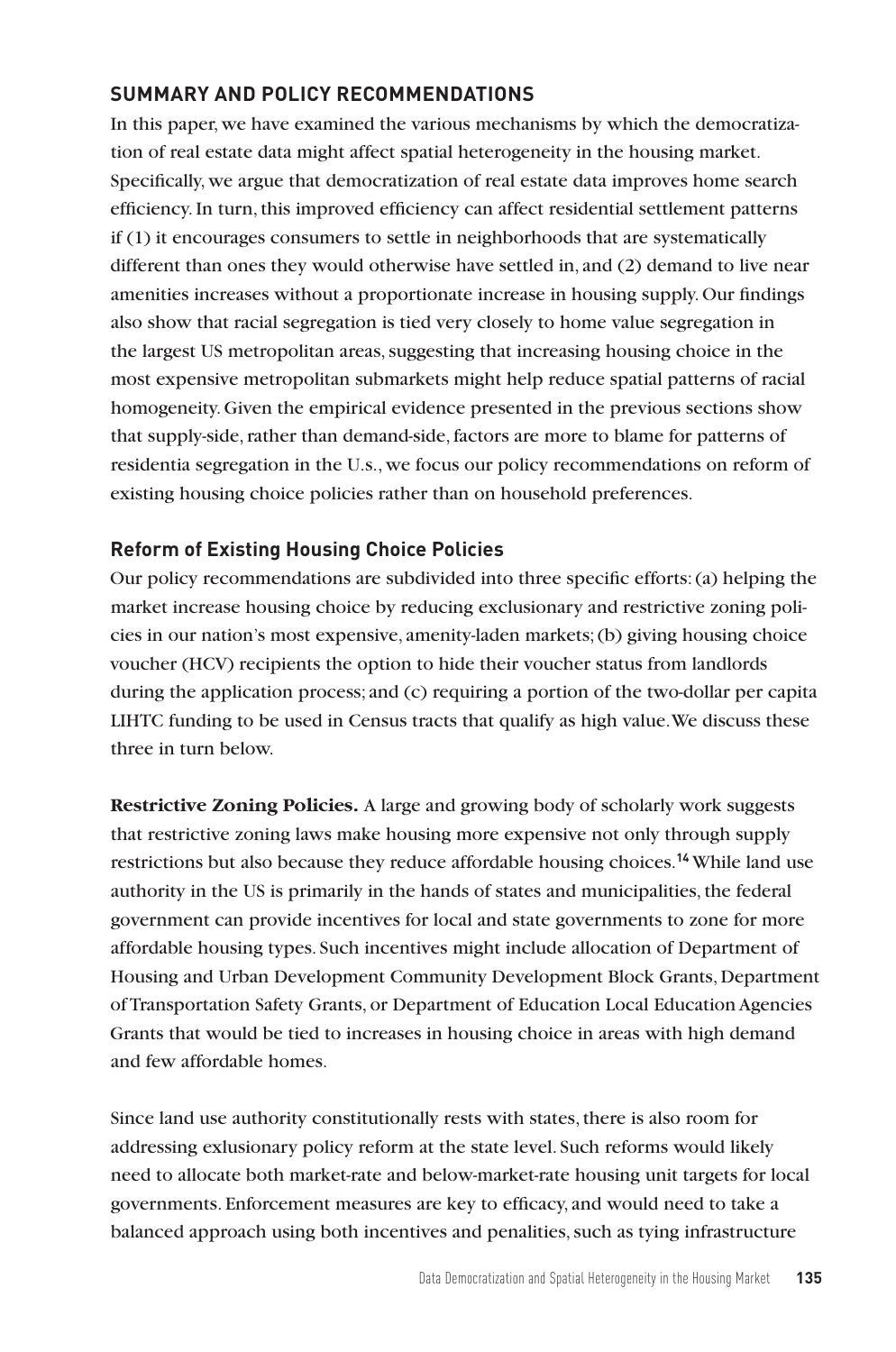and school funding as well as local land use powers to these housing targets. Maryland's Priority Funding Areas and Florida's now defunct Growth Management Act provide relevant examples for how states might address the housing provision problems arising from exclusionary zoning.

**Housing Choice Voucher Reform.** Housing choice vouchers theoretically allow families to make geographically flexible housing decisions because the subsidy is attached to the person(s) rather than to a housing unit fixed in space. However, there have been obstacles to this flexibility in practice. Up until last year, fair market rent (FMR), which are used to determine the amount of voucher subsidies, was set at the metropolitan level. Given that rents are typically non-uniform across a housing market, the metropolitan-wide FMR would essentially limit HCV recipients to poorer neighborhoods. The Obama administration helped remedy this problem last year by introducing a limited roll-out of FMR at the zip code level, but implementation has since been postponed. Still, two challenges remain. First, landlords are not required to accept Section 8 tenants, and second, applicants are required to disclose their intent to use an HCV to landlords. Both requirements introduce avenues for discrimination based on landlords' willingness to accept HCVs. This could be remedied by making the Section 8 Housing Choice Voucher Program a single-blind process, where landlords are not allowed to ask about the voucher status of their applicants but voucher holders are free to use them for any property. Foe example, Seattle's fair housing laws provide a model for preventing landlords from discriminating against tenants based on their source of income and use of a Section 8 certificate or other subsidy programs.

**Low-Income Housing Tax Credit Reform.** Finally, place-based housing choice programs, such as Low-Income Housing Tax Credits (LIHTC), provide market-based subsidies to developers of affordable housing through issuing of resalable tax credits. Developers of affordable housing typically sell the credits they receive from the LIHTC program and use the proceeds to grow their equity stake in the project, which in turn improves their chances of attracting debt or equity financing to complete the project. To further increase the efficacy of the LIHTC program in expanding housing choice where choice is needed most, we propose requiring a proportion of the existing two-dollar per capita LIHTC funding to be used in the most income-segregated Census tracts. That proportion might be directly tied to current levels of spatial homogeneity in the housing market. For example, if the share of very high value Census tracts in an area were 20 percent, then 20 percent—or 40 cents—of the two-dollar per capita LIHTC allocation would need to be used in such Census tracts. In effect, this would allow municipalities with very high value tracts a choice in how to increase more affordable housing opportunities in their community: they could either amend their zoning laws to encourage lower-cost, market-rate housing that would remove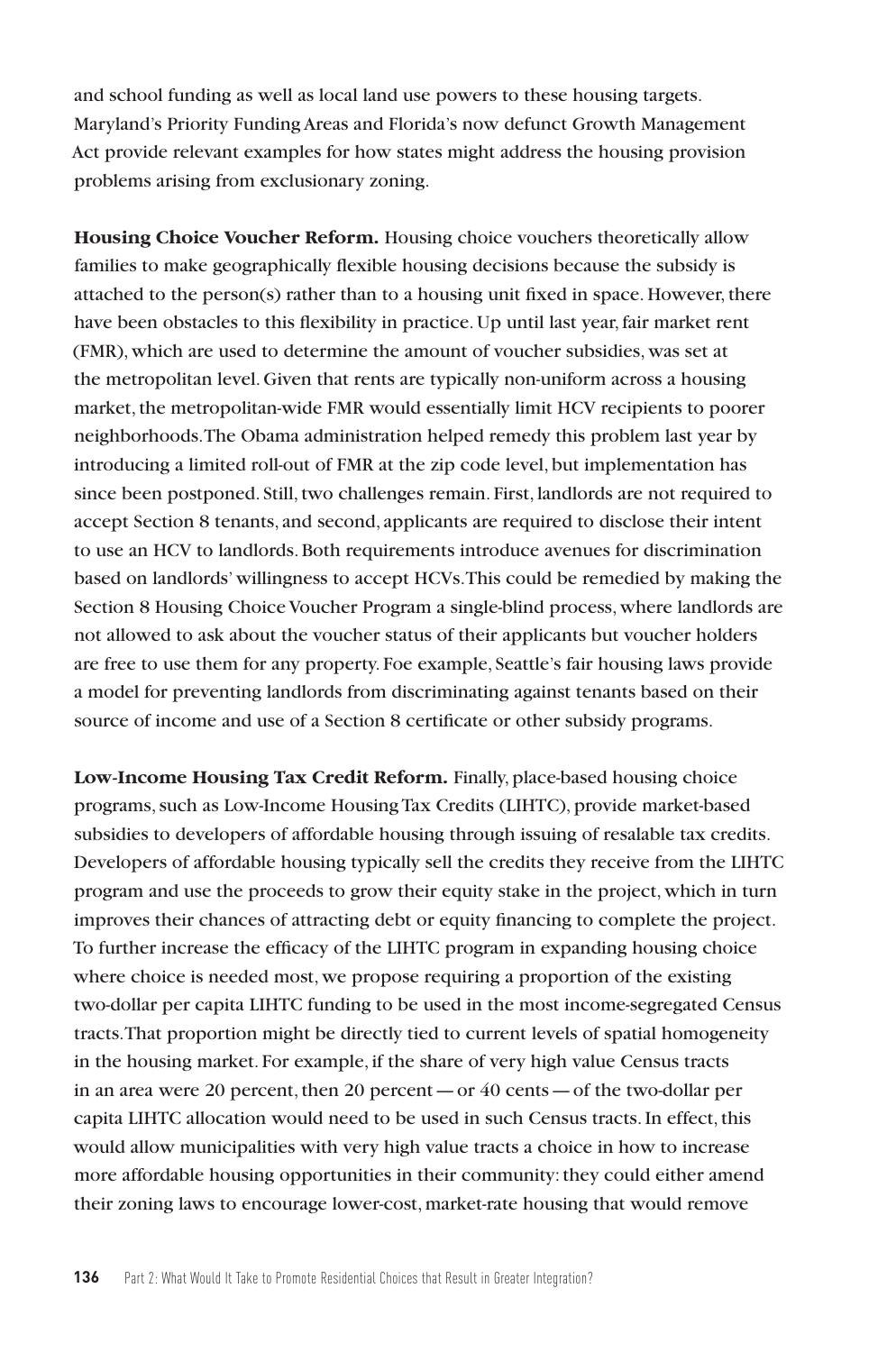classification of the Census tract(s) as very high value, or allow LIHTC projects to be built using the spatial inequality-related LIHTCs.

## **Bibliography**

- Bayer, Patrick, Hanming Fang, and Robert McMillan. 2014. "Separate when Equal? Racial Inequality and Residential Segregation." *Journal of Urban Economics* 82: 32–48.
- Boustan, Leah Platt. "Racial Residential Segregation in American Cities." 2012. In *The Oxford Handbook of Urban Economics and Planning*, edited by Nancy Brooks, Kieran Donaghy, and Gerrit-Jan Knaap, 318–39. Oxford: Oxford University Press.
- Bratt, Rachel G., and Abigail Vladeck. 2014. "Addressing Restrictive Zoning for Affordable Housing: Experiences in Four States."*Housing Policy Debate* 24, no. 3: 594–636.
- Card, David, Alexandre Mas, and Jesse Rothstein. 2008. "Tipping and the Dynamics of Segregation."*The Quarterly Journal of Economics* 123, no. 1: 177–218.
- Cherif, Emna, and Delvin Grant. 2014. "Analysis of e-Business Models in Real Estate."*Electronic Commerce Research* 14, no. 1: 25–50.
- Emerson, Michael O., Karen J. Chai, and George Yancey. 2001. "Does Race Matter in Residential Segregation? Exploring the Preferences of White Americans." *American Sociological Review* 66, no. 6: 922–35.
- Havekes, Esther, Michael Bader, and Maria Krysan. 2016. "Realizing Racial and Ethnic Neighborhood Preferences? Exploring the Mismatches Between What People Want, Where They Search, and Where They Live."*Population Research and Policy Review* 35, no. 1 (2016): 101–26.
- Huffman, Forrest E., Arthur C. Nelson, Marc T. Smith, and Michael A. Stegman. 1988. "Who Bears the Burden of Development Impact Fees?" *Journal of the American Planning Association* 54, no. 1: 49–55.
- Ihlanfeldt, Keith R., and Timothy M. Shaughnessy. 2004. "An Empirical Investigation of the Effects of Impact Fees on Housing and Land Markets."*Regional Science and Urban Economic*s 34, no. 6: 639–61.
- Kucuk, Umit S., and Sandeep Krishnamurthy. 2006. "An Analysis of Consumer Power on the Internet." *Technovation*, 27, no. 1–2: 47–56.
- Levitt, Steven D., and Chad Syverson. 2008. "Market Distortions when Agents Are Better Informed: The Value of Information in Real Estate Transactions." *Review of Economics and Statistics* 90, no. 4: 599–611.
- Madrigal, Alexis C. 2014. "The Racist Housing Policy that Made Your Neighborhood." *The Atlantic*, May 22.
- Massey, Douglas S., and Jonathan Rothwell. 2009. "The Effect of Density Zoning on Racial Segregation in US Urban Areas."*Urban Affairs Review* 44, no. 6: 779–806.
- McGuire, Martin. 1974. "Group Segregation and Optimal Jurisdictions." *Journal of Political Economy* 82, no. 1: 112–132.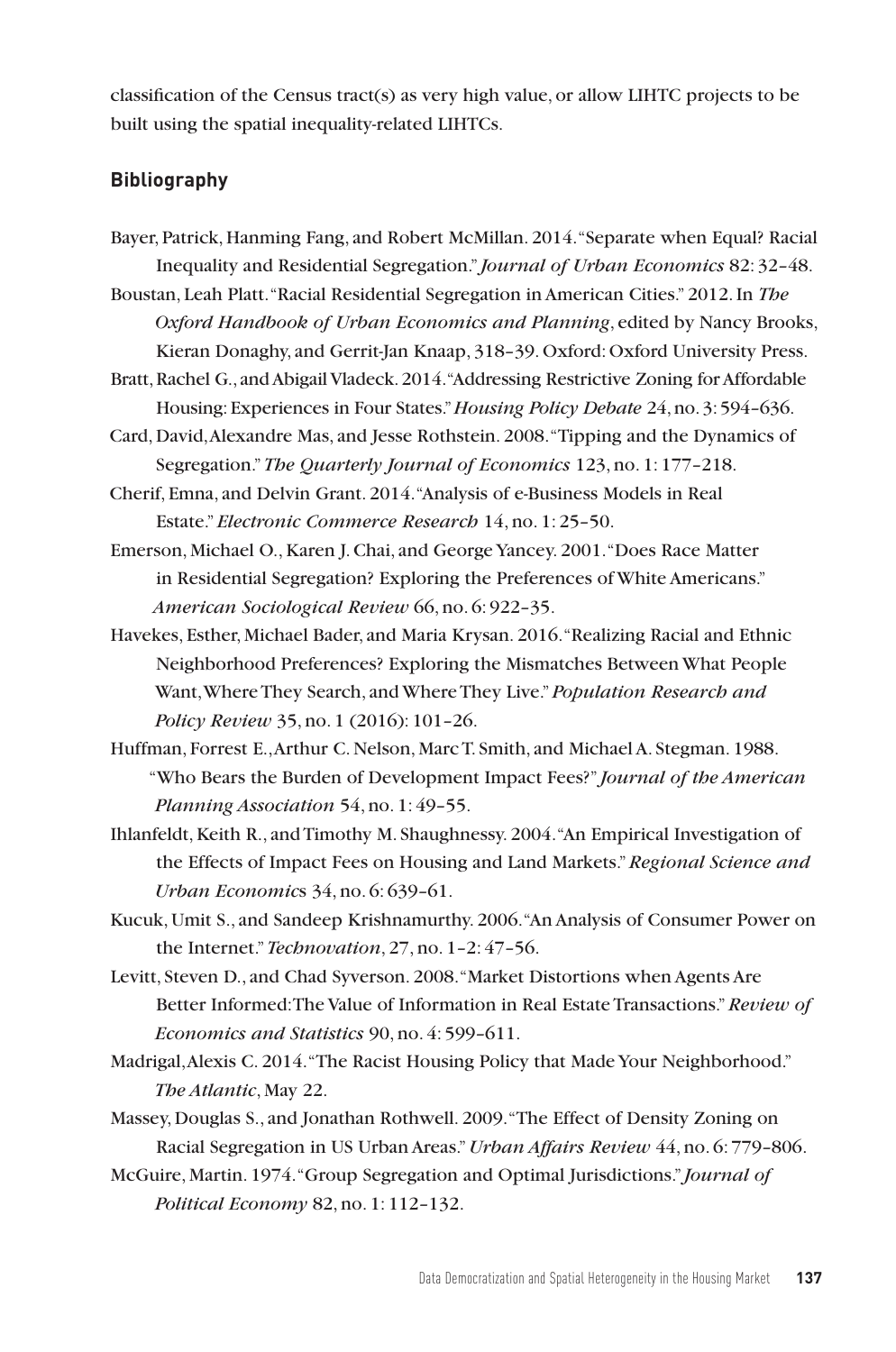- National Association of Realtors. 2016. "Home Buyer and Seller Generational Trends Report 2016." Washington, D.C.: National Association of Realtors.
- — —. 2017. "Real Estate in a Digital Age 2017 Report." Washington, D.C.: National Association of Realtors.
- Nelson, Robert K., LaDale Winling, Richard Marciano, Nathan Connolly, et al. 2015. "Mapping Inequality: Redlining in New Deal America." In *American Panorama: An Atlas of United States History*, edited by Robert K. Nelson and Edward L. Ayers. Web. https://dsl.richmond.edu/panorama/redlining (accessed December 15, 2016).
- Palm, Risa, and Michelle A. Danis. 2001. "Residential Mobility: The Impacts of Web-based Information on the Search Process and Spatial Housing Choice Patterns."*Urban Geography* 22, no. 7: 641–55.
- Piazzesi, Monika, Martin Schneider, and Johannes Stroebel. 2015. "Segmented Housing Search." Working Paper No. 20823. Cambridge, MA: National Bureau of Economic Research.
- Rae, Alasdair. 2015. "Online Housing Search and the Geography of Submarkets." *Housing Studies* 30, no. 3: 453–72.
- Rugh, Jacob S., and Douglas S. Massey. 2010. "Racial Segregation and the American Foreclosure Crisis."*American Sociological Review* 75, no. 5: 629–51.
- Schelling, Thomas C. 1978. *Micromotives and Macrobehavior.* New York: Norton.
- Tiebout, Charles M. 1956. "A Pure Theory of Local Expenditures." *Journal of Political Economy* 64, no. 5: 416–24.
- Waldfogel, Joel. 2008. "The Median Voter and the Median Consumer: Local Private Goods and Population Composition." *Journal of Urban Economics* 63, no. 3: 567–82. Zillow Group. 2016. "Consumer Housing Trends Report 2016."

#### **Endnotes**

- 1 Levitt and Syverson (2008).
- 2 Zillow Group (2016).
- 3 Tiebout (1956).
- 4 McGuire (1974).
- 5 National Association of Realtors (2017).
- 6 Palm and Danis (2001).
- 7 Rae (2015).
- 8 On density restrictions and racial segregation, see Massey and Rothwell (2009). On impact fees, see Huffman et al. (1988) and Ihlanfeldt and Shaughnessy (2004).
- 9 Madrigal (2014).
- 10 Rugh and Massey (2010).